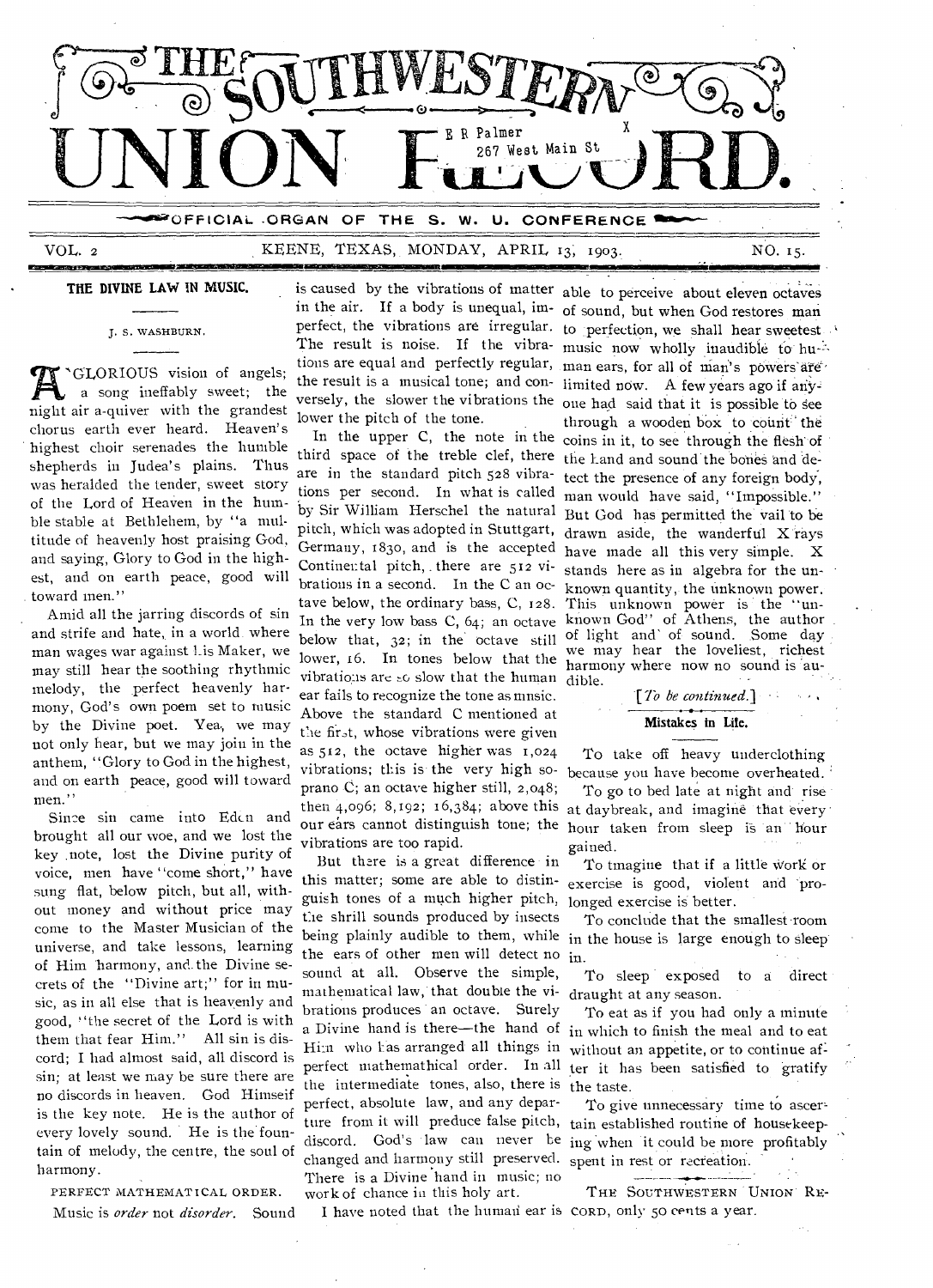#### SOUTHWESTERN UNION RECORD.

#### **SOUTHWESTERN** UNION CONFERENCE.

THE following is the report of the work, financial standing, etc., of the Southwestern Union Conference, recently made by President G. G. Rupert, to the General Conference at Oakland, California. It will doubtless be read with interest by our people:

THE SOUTHWESTERN Union<br>Conference, as now constituted<br>territorially, was organized at Tope-HE SOUTHWESTERN Union Conference, as now constituted ka, Kansas, in April, 1902. It covers long and eight hundred miles broad. It embraces the states of Texas and Arkansas, and Oklahoma and Indian Territories. The total population of the Union Conierence is 5,110,667. The predominant nationalities are the English-speaking people, Mexicans, negroes, and Indians The territory is known in business circles as the .` Southwest." .

-The number of Sabbath-keepers is 2,892, with 87 churches, and 113 Sabbath'-schools. There are three organnizeel conferences in the Union. It has ,one Academy, located at Keene, Texas, and twenty church-scools. •

There are 21 ordained ministers, 38 licentiates, and 18 Bible-workers. The tithes paid by these conferences the past year have been as follows; Arkansas, \$2,334.10; Texas, \$8.027- .29; Oklahoma, \$9,869.88, making a total of \$20,301,27. The Oklahoma : Conference has paid one minister in a field outside the conference. The offerings by these conferences have been as follows: Annual offerings,  $f_1$ ,-247.29; weekly, \$807.32; miscellaneous offerings, \$59.63; Sabbath-school offerings, \$1,128.47; total, \$3,242.72. The enrollment of the Keene Academy the present year, has been about ioo in the academic department, and about 100 in the church-school de-

partment. There. have been eight teachers employed. The value of publications sold in the Union Conference the past year has been as follows: Arkansas, \$2,111.38; Texas, \$10,258.95; Oklahoma, \$13,042.31; total,  $$25,412.64$ . About fifty canvassers have been employed.

The local state papers have been discontinued, and a Union paper, called the SOUTHWESTERN UNION Sidney Scott, formerly of this Union, present term of the Academy closes,

ent circulation is about  $750$ . The souri for a time. value of the printing material is about greatly felt. Elder Ryles of Arkan-\$500. This has been raised during sas, is doing a good work, but he is the past ten months, since the Topeka alone, and needs help. We have in Conference was held.

a territory about one thousand miles "Object Lessons" to raise this debt. the providence of God is now moving Keene Academy is as follows: One people. year ago last January there was an present to work for their large popuindebtedness of between \$17,000 and lation of colored people. \$18,000 against the school. There is Oklahoma learned the names of all among them. There have been some the Sabbath-keepers available in their who are capable of carrying the truth conference, and ordered four books who have embraced the message the for each one, amounting, at \$1.25 past year, and there should be someeach, to a total of \$5,300. These thing done at once to put printed were sold unconditionally to the matter in their own language, on the churches and members at the retail doctrinal points of the meesage, beprice, to meet this debt. All has fore them. been paid in, except \$928. Texas, translating and printing in this line, also, ordered a large number of books; but there is a great need of more. on these there has been paid \$1,925.86. Arkansas also did what it could, this Conference to the question of the having sold \$225 worth. This work publishing work for this vast terriis, not yet completed in our Union Con- tory. We feel there should be faciliference, and this summer we hope to ties provided for printing small leafcess we have had in reducing the ob-printing done at home will have more ligations, the coming year will free us influence than to have it printed elseentirely from our present indebted-where. • With our present facilities, ness. Texas has for the past two but little would be required • but a years experienced drought. This has press. We have in the office a prachindered the work somewhat,. from tical printer who understands the the financial side of the question.

> In addition to the above there has been over \$1,000 raised to finish and will be one of the most profitable conabout  $\frac{6}{5}$ ,000. Three years ago this be done quickly. month the Arkansas Conference established a small sanitarium at Liitle Rock, which is still running in good order, with Dr. A. W. George in charge. That conference has just in-Benevolent Association.

REBORD, takes their place. Its pres-was recommended to labor in Mis-to reside there permanently. may not be out of place at this time. Conference has been greately efippled and popular teacher in Keene Acad-

The financial condition of the who has labored somewhat for his His loss has been Texas, Brother. Thomas Defreeze, Oklahoma has no one at

still at this time a debt of \$10,725. in the Southwest during the past This is all due the General Conference year, but, owing to.the lack of funds Association, except \$2,000, which is and some one to labor in that line, a local debt. One year ago last Jan-this work has suffered. There is a uary we made a special effort to sell good interest among this people, and The Mexican work has opened up We have done some

make a special effort in this line. We lets and small pamphlets in both the feel confident that, with the past suc-English and Spanish languages. This We would also call the attention of Spanish language.

equip the sanitarium at Keene, which ferences ever held, both in' seeking is now in good running order, with God and laying plans. We feel that Dr. P. F. Haskell and wife in charge. the coming of the Lord is near and We now have a property there worth hasteth greatly, and what we do must In conclusion, we trust that this

corporated a Medical -Missionary and reside with her grandmother. Miss A few words concerning -our needs H. Williams, Superintendent of First, the colored work in this Union, ence, and who has also been a successful for the want of laborers who could emy for a number of years. She will labor for this race of people. Brother 'follow her daughter as soon as the Miss May Williams Will leave next Saturday night for Battle Creek, Michigan, for the purpose of making that place her future home. She will May is the daughter of Mrs. Flora Church-schools in this Union Confer-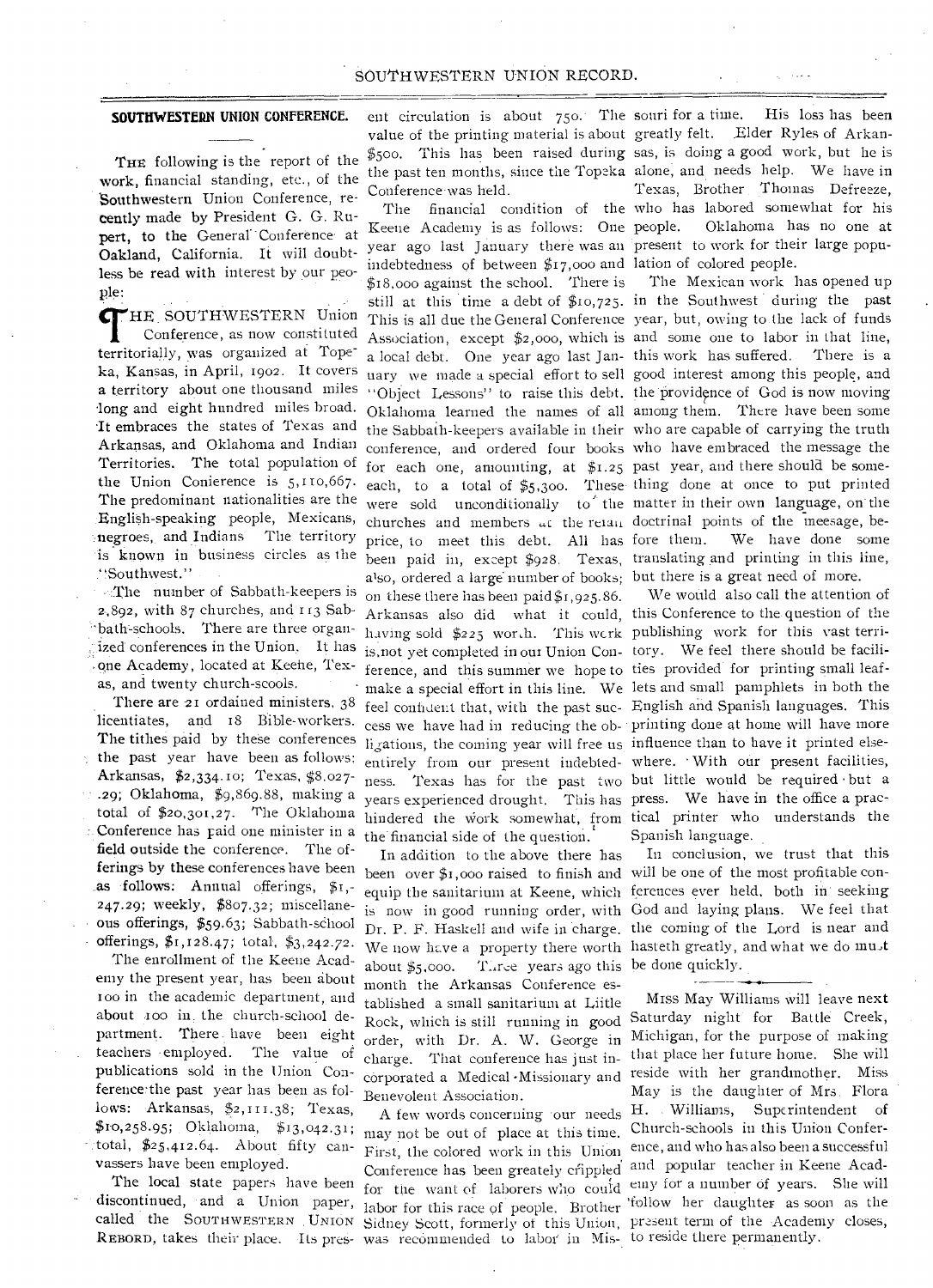#### SOUTHWESTERN UNION RECORD.

### $\overline{\star}$ Texas Department. $\overline{\star}$

#### Canvassing Report.

Canvassing report, week ending April II, 1903: I. T. Reynolds, Marshall; Patriarchs and Prophets; 39 hours; 39 orders; value, \$111.80; Mrs. H. M. Reynolds, Marshall; Home Hand Book; 3o hours; 9 orders; value, \$41.50.

• A. J. Jensen, Clifton; Coming King; 32. hours; 23 orders; value,  $$31.00$ 

BROTHER Reynolds reports as follows:—"I am glad to be able still to report the Lord's blessing in both to report the Lord's blessing in both  $_{as}$  a thief.<br>spiritual manifestations and orders. light let us I have enjoyed the work very much the past week. It will take me three borers as never before. He has given the work as a missionary canvasser Lord, found inside the .kingdom of with that excellent book, "Home heaven." The Lord tells us, too, Hand Book," and sincerely trust that that "our commission is to let the she will have abundance of success. light shine forth everywhere from the We invite others to join the ranks and  $\frac{1}{2}$  press." Let us go about this work, swell the chorus. Each one can have not as a duty, but as a blessed privijust as grand an experience as Brother lege, remembering that "canvassing and Sister Reynolds. The Lord is no can be the Lord's helping nand, respector of persons. We fear that opening doors for the entrance of many are diffident as to their success: Let us lay aside that sin, for the fearful and unbelieving etc., shall not great State who are interested in this enter into the Kingdom. Do not line of work; but my heart is sad as season, but enter the work at once. young m.n and women who ought to The golden moments are swiftly passing. Act at once! or four weeks longer to canvass the to ever man his work, and He is call-<br>city." We are certainly glad to  $\frac{1}{100}$  upon every member of every city." We are certainly glad to ing upon every member of every receive such good reports from church to do something. We are Brother Reynolds, and also from  $tol$  that "there will be no slothful<br>Sister Reynolds, who has just entered ones who neglect the work of the

#### Notiee to Church Clerks.

**P**LEASE send in your reports,<br>and if you have not received a<br>blank let me know at once and I will to Keene, and have resumed my con-that God-given work for us. If hear from every church clerk, and take our place in the kingdom of dress is 330 West Cal. Ave. Oklanot only from the church clerks but God, and we shall be left out. God homa City, Oklahoma. also from the leaders of companies in infinite mercy is waiting for us to where there are only a few Sabbath-do the work He has assigned us, and keepers. We deem it necessary to He is willing to use every one that come in touch by correspondence is willing to be used.  $(A \text{ few days})$ with our people throughout the State. ago I visited an aged sister who is We are coming to an important issue almost blind and partially deaf; but in this closing work, and we should these afflictions were not used as an

church report blanks, and church let- now expects to sell some of our other *books.)*  ter blanks, of which we also have a supply, should be sent to me.

> A. M. WOODALL, Conference Secretary,<br>
> Keene, Texas.

klne Lord's Call.

I T IS HIGH time to awake out of sleep;  $* * *$  the night is far spent, the day is at hand." "Wherefore He saith, Awake thou that sleepest, and arise from the dead, and Christ shall give thee light." Let this warning be sounded among the people of.God, lest He come upon us Being the children of light, let us not sleep as do others.

To-day the Lord is calling for lathe truth." reports from church to do something. We are ones, who neglect the work of the

wait until some other convenient I go among our people, and see the I am glad there are some<sub> $\sin$ </sub>- $\cos$ be in the Lord's work, unequally y.)k-el up with unbelievers, and many of them being led away from the path of truth.

us hear from you. All requests for sold her six "Object Lessous," and as it needs men to perspire for it. It is time for us to arouse to the door.

Let us heed the voice that is calling

to us, "Go, work to-day in My vineyard." J. T. EATON.

## Too Big for His Boots:

WITH great trouble, a small body of men were busy hoisting a heavy log to the top of the blockhouse that, was being repaired after an assault inone of the campaigns of the war of the American Independence.

As the log swung to and fro, the, voice of a little man was heard encouraging the workers with a. brave "Heave away! There she goes! Heave ho!"

By and by there rode past an officer in plain clothes, who asked the littte man why he did not help the others.. "Sir," was the pompous reply, "I am a corporal."

"Indeed," said the other, "I did not know that; I ask your pardon, Mr. Corporal."

Dismounting without further ado, the officer lent a willing hand till the., job was done. Then, wiping the honest sweat from off his brow, he turned to the little man and remarked:

"The next time, Mr. Corporal, you. have a bit of work like that in hand, and too few men to do it, send for the. commander-in-chief, and I'll come again and assist you."

With which offer and rebuke, General Washington left the astounded corporal to his own reflections. $-Lit$ *tie Folks.* 

## Papers Wanted..

and if you have not received a importance of the work that God has our people in the country, where they blank let me know at once, and I will given each of us to do. Let us re- are so busy with their planting, some favor you with one. I have returned member that some one else can not do day we might meet souls in the. ference work. I would be glad to some one else does our work, he will started in the right way. My ad-THIS is a bustling, busy city, and many each day pass right by my Now if I had the papers of . If kingdom of God, whom these papers

MRS. CARRIE WHITE-ROSER.

THE true happiness of man consists in being united to God, and his. only misery is being separated from' Him.

be in union with one another, so let excuse for shunning duty. She has much need martyrs to expire for it. THE cause of Christ does not so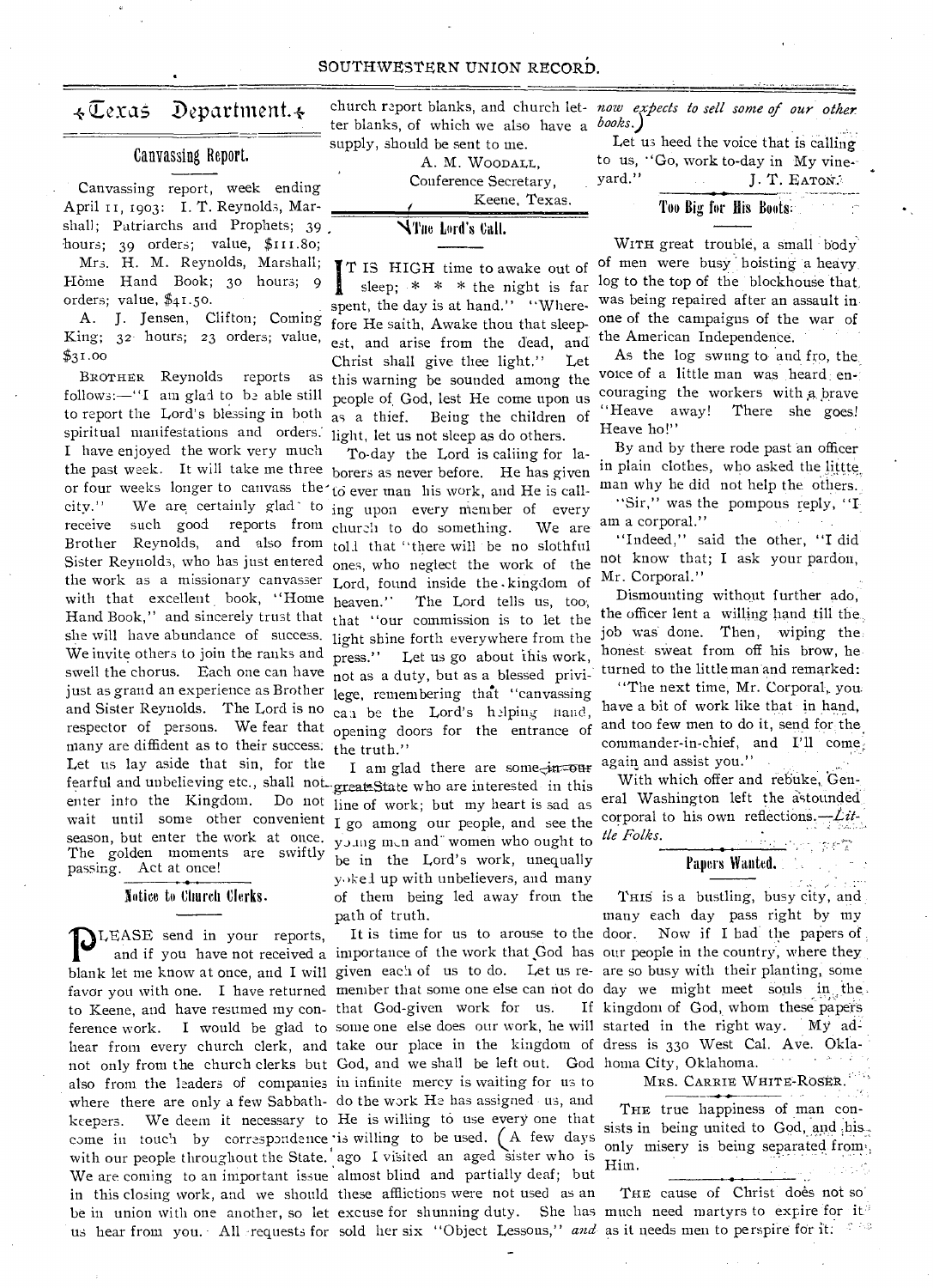# 4 $\mathbf{\mathcal{I}}$ he + Union + Record.4-

A WEEKLY JOURNAL

ference of the Seventh-day Adventists.

C. N. WOODWARD,  $\cdots$   $\cdots$   $\cdots$   $\cdots$  Editor and Business Manager. G. G. RUPERT, - - - Associate Editor.  $-$  \$ .50 Subscription Price, per year, Clubs.of Ten, one year, -AGENTS :

Oklahoma Tract Society, Oklahoma City, • • Oklahoma.

Arkansas Tract Society, Springdale, Arkansas Texas Tract Society, Keene, Texas.

All papers will be discontinued when the time expires, unless promptly renewed.

.Subscribers who do not receive their paper regularly should notify the office of publication and not the Tract Society, as the latter papers.

Money, or letters, should not be sent to individuals. All business communications should be addressed, and all remittances and money orders made payable to the S. W. U. RECORD, Keene, Johnson County, Texas.

as second-class matter, under Act of Congress of March 3, 1579..

IT is thought that the fruit crop will be somewhat short this year.

'THE Cleburne business men complain-of dull times, and yet, seemingly, they are doing a good business.

THE Keene Truck Growers' Association is alert, and will have a sufficiency of stuff ready for the cannery next fall.

acreage of Irish and sweet potatoes present. will be planted in Keene and vicinity this year.

Canvassing Agent, is back to Keene, Fruit and Truck Growers Association after an absence of several days look-for the purpose of talking up the ing.after the interests of the canvass-. several interests connected with the ing work.

slowly, but surely, bringing things to as he is said to be an interesting has been ordered, and the building will soon be erected.

IMISS Berta Taylor, one of Keene's most-amiable and respected young lamost amiable and respected young la-<br>dies, will, in a few days, start for The orchard blossoms, shaken springtime prepared for you. Glasgow, Scotland, where her brother, from the trees by the gentle breezes, Ernest, is- now.selling our literature. have been replaced by a coat of living Miss Berta will enter that field, also, green. as a Bible worker and canvasser.

ganize a Sabbath School at Egan.

Published by the Southwestern Union Con- "The Divine Law in Music," from A SPLENDID continued orticle on the pen of J. S. Washourn, appears in our columns this week.

> at hand. THE delegation from the Southwestern Union Conference to the General Conference at Oakland, Califor- $\frac{4}{4}$   $\frac{5}{50}$  nla, have returned home, seemingly full of cheer and hope for the cause

> > THE M. K. and T. branch railway, between Egan and Cleburne, is being improved daily. The next on the tapis is the putting in of the flues along the water-ways. Work will begin next week.

are not responsible for the mailing of the this place, will return to her home in, echoes of the choir of angels may be Miss Ophelia Wesley, who has been visiting her brother, A. P. Wesley, of the crystal waters at our feet, the Colman county next Monday. Miss caught up, and reproduced on our Wesley has. been teaching public heavenly lyres; or still, hanging our school in East Prairie, and her visit harps on the branches, we may pluck, here was for recreation and rest.

Entered October 24, 1902 at Keene, Texas, intend moving their railway from on our lips, we will go up to the New Alvarado to Cleburne, half a mile Jerusalem to pay homage to the Father north from its present location, thus of all; and, beholding the King in placing it within half a mile from His beauty, our hearts overflow in .<br>Keene Academy. In that event praises to the Lamb that was slain, we will have two available railroad thus purchasing for us, this bliss. stations.

THE probabilities are that a large of the Elder and Miss May, will be your undivided attention to distributber of invitations are out, and doubt-of the tract, "We Would See. Jesus," less a large number of the friends of and plan a day when you can give

BROTHER A. S. McCully, State next Tuesday evening with the Keene THE Keene Canning Company is large attendance to hear Mr. Peeler, a focus. The necessary machinery talker and one that understands the for the M. K. & T. railway, will meet said association. There should be a subject of truck and fruit growing.

# **y 'SPRING TIME.**

The gentle showers, and warm sunshine, have caused the rose CORD, only 50 cents a year.

An effort will be made soon to or- and many other spring blossoms to burst into bloom. From the leafy boughs of the wood comes the musical note of the mocking bird.

> All Nature seems to be making a supreme effort to counteract the sinladen and worn-out condition of our 'earth.

ON dit, that the Santa Fe people hearts' content) With songs of joy These beauties, surrounding us, are reminders of this earth, when, a thousand years hence,'it is prepared as a home for the saints. Then, not with the returning season, but with each successive month the Tree of Life will bud and blossom, and from its boughs will hang fresh fruit twelve times a year. (Sitting on the emerald banks of the River of the Life, we may tune our harps to accord with . the warbler overhead; or, borne on and eat the luscious fruit to our

A FAREWELL party will be tendered glad day—everlasting springtime ? Elder C. P. Haskell and Miss May How many at our very doors know Williams next Thursday evening by of the soon coming Saviour and Mr. and Mrs. A. P. Wesley. A num-King ? Procure one hundred copies T. L. PEELER, Industrial Manager you return home., thinking of the PRING IS HERE in its prime. servent enter into the everlasting What are we doing to hasten this ing them among your neighbors. As one hundred persons reading the promises of Jesus' coming, your heart will be filled with a foretaste of that joy when, on the sea of glass you meet those who have been saved through your labors. Do not stop here. Follow up the work with another tract, or distribute this one in another comunity. Only a few more grand efforts, and this gospel of the returning King will have been carried to all the world, and we shall hear the well done good and faithful

V. L. STONER.

THE SOUTHWESTERN UNION RE-

•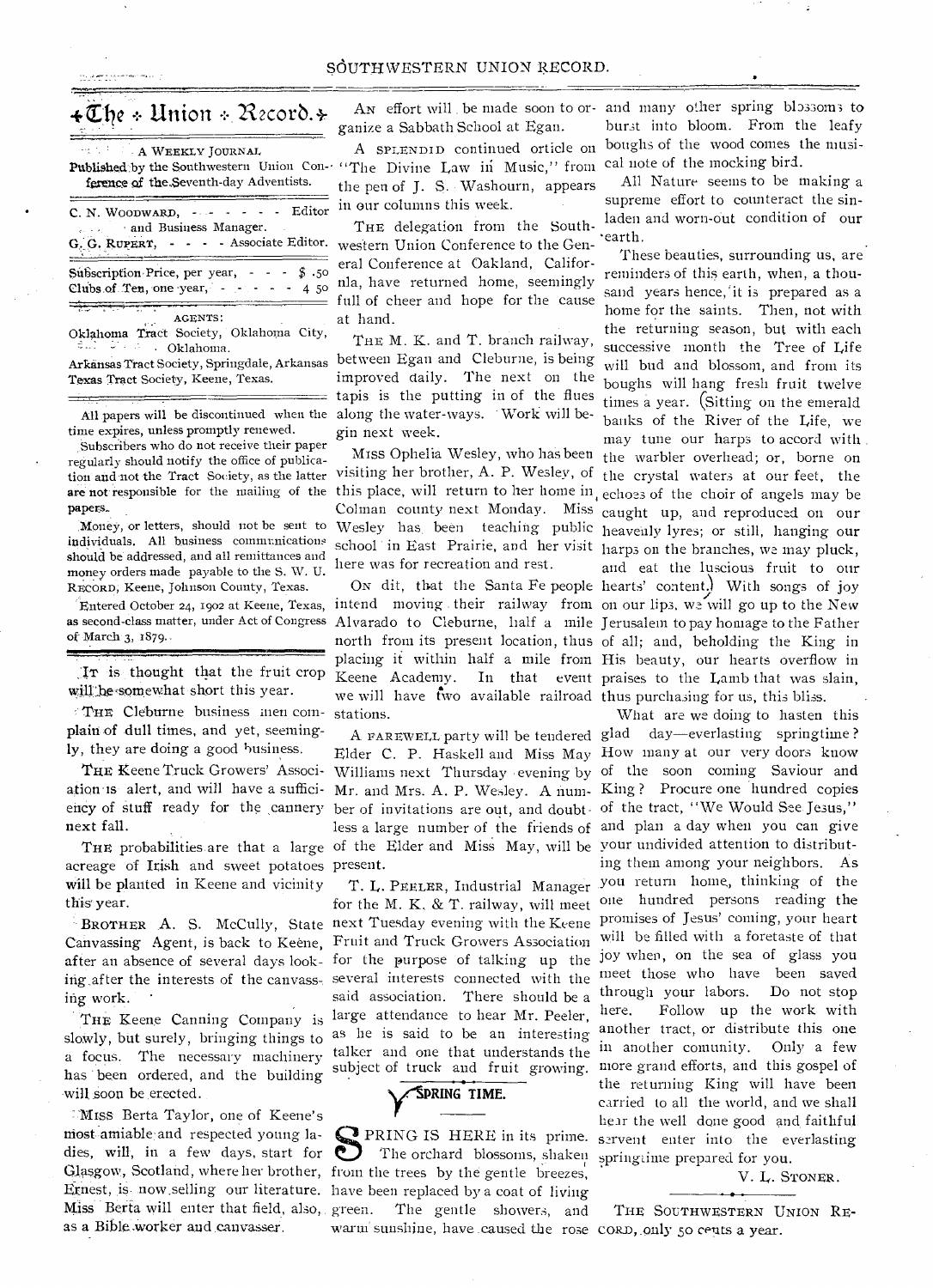#### SOUTHWESTERN UNION RECORD.

Make Haste.

THY children shall make haste."<br>
I believe that this is just<br>
what God at this time desires HY children shall make haste." I believe that this is just us to do. The King's business demands haste; this message is to be carried to the ends of the earth in this generation; and as the white haired men who saw this work in its commencement are fast dropping off, we, loyal children of the heavenly news of Christ's coming to those who session. know it riot. Brethren shall we not needs of the present hour, and which seems to be due at this time. moments of the eleventh hour let us generation." make haste and do the work the Lord has said we have neglected.

JAMES BUTKA.

#### From the Gip-Church-

LE ARE ALWAYS glad to read in the RECORD how the other churches, of like precious faith, are getting along, and thought they, would enjoy hearing from us. Sister hear the last message to the world.

Sabbath we came together to celebrate the ordinances of . the Lord's house. Sister Syp spoke on the ordinance of humility after which we enjoyed the blessings of the service take us to the marriage supper.

the law of God. After the Sabbath various orders. was past we held our business meeting, attending to the affairs of the DIED. In Keene, April 15, 1903, who have been students at Keene church. The brethren responded of inflamation of the bowels, Eugene, Academy, will start about May<sup>9</sup>i, for with their tithe to the amount of the two-year-old son of Mr. and Mrs. Battle Creek, Michigan, to take a fifty-six dollars and ten cents. Then F. B. Field. Elder W. D. MacLay nurse's course in the Battle Creek listened to a good talk by Sister officiated at the funeral.

Oklahoma  $\oint$  Department. Syp on the "Home of the Saved." Easy to Believe. Syp on the "Home of the Saved." The meetings are being continued this week.

> MRS. ESTHER BENTLEY. Clerk of the Gip Church.

#### Notes from the General Conference.

NSW

THE General Conference opened at the appointed time. Quite a large nimber are already in attendance, and indications are for a good meeting.

King, should labor with great earn-mittee has been raised to nominate estness—make haste—to carry the the standing committees for the A LARGE and representative com-

make haste; shall we not allow the apart for studying the situation and Holy Spirit to impress us with the the peculiar phase of the message the solemnity of the times in which "THE watcl word for the conference, come up before him still waiting to we live, that we shall go to work to and the thought which should ani- be filled. scatter the printed page like the mate us for the future is "The work leaves of autumn? In these closing of the gospel to be finished in this the inspector, thoughtfnlly. "He

> w.11 come befor<sup>o</sup> this conference for thousand dollars worth of property, adjustment. Some of these will very free of debt.'' closely affect the interests of the Southwestern Union Conference.

### Ocean Speed at the Sacrifice of Power.

Syp, who has been laboring at Ruth *graph*, but not enough, perhaps, has by a special detail of post-office inand Putman, came here Thursday. been said regarding the cost of this spectors under the direction of Post-She is holding meetings, presenting speed. The latest creation of the master-General Payne and by order the truth to some of our neighbors North German Lloyd, the Kaiser of President Roosevelt, show, the who come out from time to time to Wilhelm II, is designed to do twenty- report says, "a condition of rottenof God, knowing that He to whom Wilhelm II will burn 750 tons of gan, his former home. He is a commiswe pay homage would soon come to coal per day, which is 190 per cent sioned delegate from the Keene After a short recess we came to need 256 more hands to work her. rium, to the Medical Missionary Conorder again, and Brother Bentley and Curiously enough, of her crew of 600 vention which meets at Battle Creek, Sister Syp presented the tithing only forty five will be ordinary sailors, Michigan, on the 21st instant, and question in the relation it sustains to the remainder being mechanics of continue until the 28th. MUCH has been said of late regarding the speed of the German Atlantic grayhcunds, says the *London Tele*four knots an hour at an expenditure ness and fraud extending directly ship in the world, will go seventeen knots with 14,000 horse-power. But, says the *Shipping World*, the Kaiser Saturday night for the north of Michimore than the Cedric, and she will Branch of the Battle Creek Sanita-

N INSPECTOR was watching a gang of men clear the snow from a New York street. There .were some dozen men, says the *Even*ing Post, all working indifferently, getting in each others' way, or stand, ing idle until the foreman "Went" for them. One, however, was working in a different manner.

"That is Pat Connelly's cart," said the inspector, "and that is Pat."

THE first three days have been set full, he received two tickets for it in-He pointed to a sturdy little Irishman, who buried and lifted a big shovel, with the precision of a machine. When his cart is good and stead of one because it was a double load, hard packed. He drove briskly away, leaving other carts that had

MANY questions of great interest  $T_0$  my knowledge he owns sixty "That is Pat Connelley," repeated has been a day laborer all his life, and  $y$ t he is worth a small fortune.

of 40,000 indicated horse-power. Our from the Post-office Department in White Star liner Cedric, the largest washington into every city, town, A WASHINGTON telegram, under recent date, announces the. discovery of vast frauds in the government postal service, the greatest, in fact, in the history of the government since the celebrated "star route" fraud of former years. Investigations made Washington into every city, town,

ELDER C. P. Haskell leaves next

A NUMBER of Keene young people, Sanitarium.